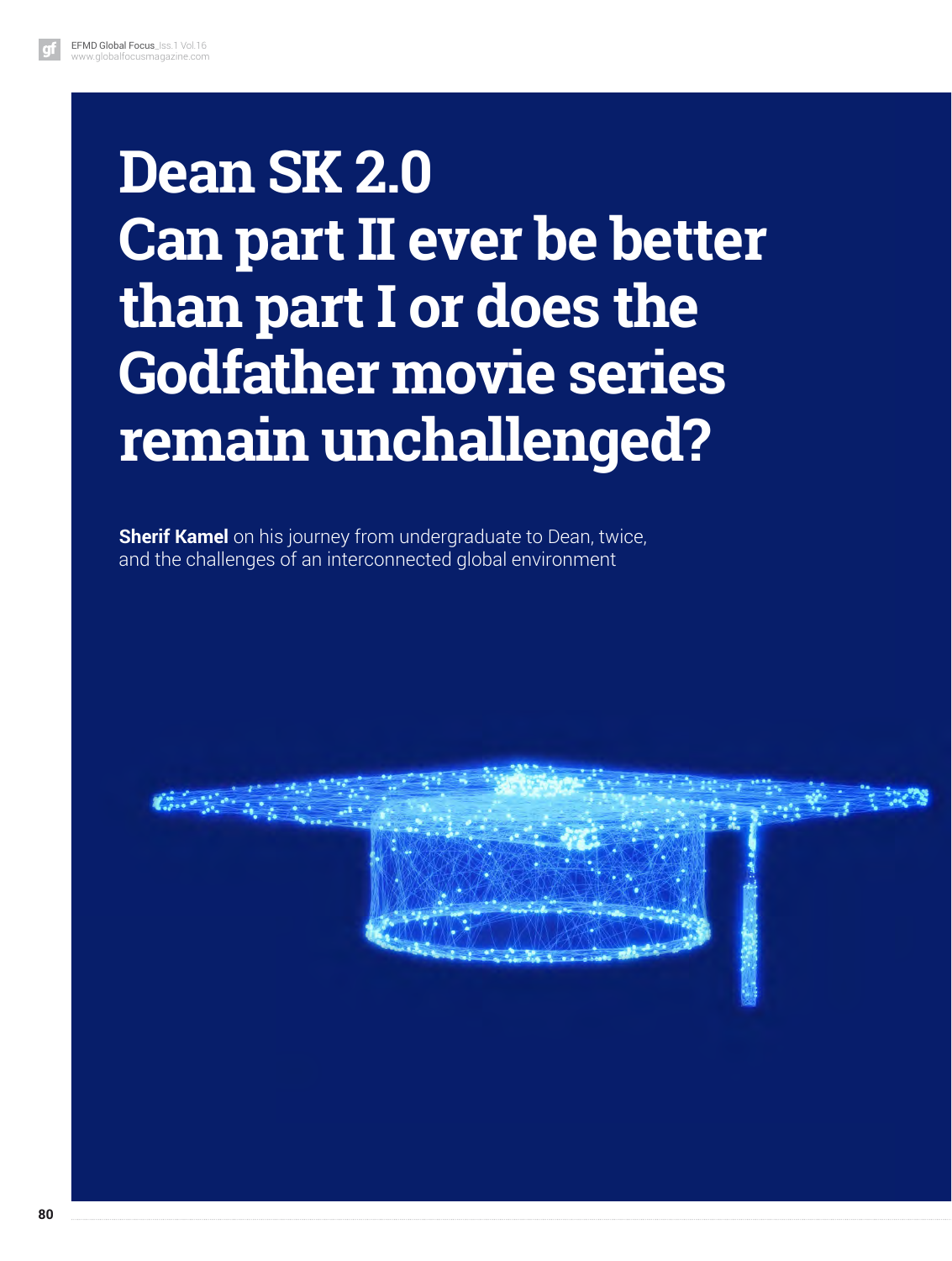You can always plan as much as you want, but more often, life takes you to other places. Growing up, I wanted to be a diplomat. However, the combination of job opportunities, the quest to learn more through pursuing graduate studies, and the emergence of ubiquitous technology environments redirected my career path. One important lesson I learned is that you should never look back when you decide to pursue a particular endeavour.

The American University in Cairo (AUC), established in 1919, is an institution I have been privileged to be associated with since 1983, when I first stepped foot on campus as an undergraduate student. Upon graduation and following a spell as a civil servant working for the Information and Decision Support Center (IDSC), a think-tank affiliated to the Cabinet of Egypt, I went back to AUC in 1996. I joined the Department of Management as a full-time faculty after completing my Ph.D. at the London School of Economics, studying information systems. By 2008, I was tenured and promoted to full professor, and have been leading the school's executive education programmes for five years, turning it into a revenue-generating operation averaging \$4.2 million annually, which prompted the dean to promote me to be the school's first associate dean; my mandate was executive education. In April 2009, following an international recruitment process, I was honored to be short-listed then selected to start work in July 2009 as the founding dean of the School of Business, a re-organised structure and a revamped mandate of the School of Business, Economics, and Communication established in 1993.

#### $a_{jj}$

*I came into the job with the firm belief that self-confidence, commitment, hard work, feeling good about the job, and being determined to make a difference, usually guarantees over 50% of the success that can be realised*

Becoming dean was a significant responsibility, an incredible challenge, and a unique opportunity to lead the school's ambitious plans. By 2009, I had been part of AUC for many years, doing different things; each of them was a great learning experience that contributed to my professional career and personal development. It turned out that my tenure as dean topped them all in terms of exposure, engagement, and contribution to the school's programmes, activities, and its different stakeholders both on- and off-campus.

As is naturally the case, the beginning was difficult. Moreover, the fact that the university had moved in 2008 from its historic downtown campus in Tahrir Square –where it had been since 1919 – to a new location in one of Cairo's suburbs did not make my start any easier since I was living less than two blocks away from the downtown campus. However, I came into the job with the firm belief that self-confidence, commitment, hard work, feeling good about the job, and being determined to make a difference, coupled with a positive mindset, usually guarantees over 50% of the success that can be realised. I was focused on achieving the planned transformational change for which the school has been restructured. My previous experience studying the value of analysed data for optimal decision-making and the importance of data-driven organisations always affected how I handle different issues. Timely, accurate, and validated information is critical for organisational success, and such information was not completely available when I joined the dean's office. I can list the challenges that I faced, but the excitement, passion, and momentum were overwhelming and appealing, and that took priority. Many people were watching, and the expectation level was high. Besides, it was not easy to lead a school where some of the faculty were my former professors, former classmates, and even former students.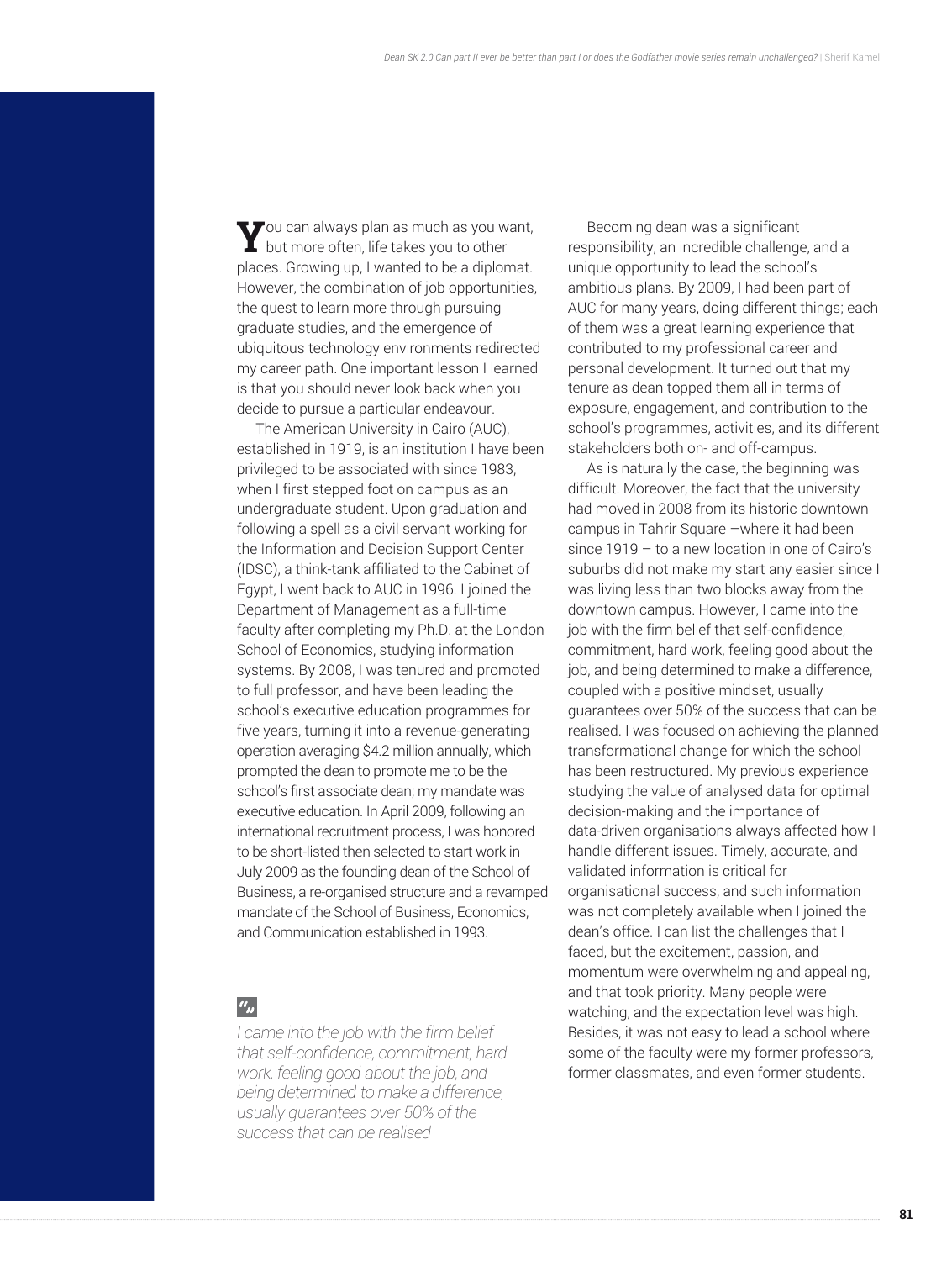Every school of business – and any organisation, for that matter  $-$  is usually defined by the culture that the leadership creates. Accordingly, I was adamant about creating a culture of change that is ambitious, dynamic, adaptive, and that uses a collaborative, bottomup approach to decision-making and governance. I truly believe that the leadership of a business school is about the ability to understand the big picture, formulate a vision, focus on strategic issues, identify key goals, build a strong and agile team including faculty and staff, inspire and engage different stakeholders, and help realise a sustainable and scalable impact. Therefore, one of the first orders of business was to get the school constituents aligned around the motto of "*one for all and all for one.*" I think that effective leaders who leave an everlasting legacy are not set out to be leaders but rather, and more importantly, help create a strong and impactful transformational team that includes promising future leaders.

Before the end of the spring 2010 semester, my family moved to Canada – a personal challenge I had to deal with – but what happened during the 2010/2011 academic year was difficult to envision, expect, or even plan for. In January 2011, Egypt went through a difficult time due to the political unrest that led to an uprising, starting with mass protests across the country for 18 days and leading to the change of the regime that had been in power for three decades. During the following few years, the country went through a cycle of hardships that had significant implications for Egypt's social, economic, and political life and, consequently, for the school. However, despite the challenges, the school proceeded with its plan. In December 2011, building on the culture of continuous improvement, the school maintained its AACSB accreditation. The peer-review visit which was



delayed by 11 months given the difficult circumstances in Egypt was mainly conducted virtually. Besides, the school initiated the process for EQUIS and AMBA accreditations and established multiple development funds for research advancement, faculty and staff development, and student exposure. In spring 2012, based on a three-year review, the school offered to renew my contract for a second term. Later in 2012, the school launched its Executive MBA in collaboration with the Kellogg School of Management (Northwestern University) and the Hong Kong University for Science and Technology; the school also started a Master of Science in finance focusing on fintech.

In 2013, the school established Egypt's first university-based incubator, the Venture-Lab, focusing on innovation-driven startups. Besides, the school was the first in the Middle East North Africa (MENA) region to be ranked by the Financial Times, coming 68th in the open enrollment executive education category. In 2014, the school was awarded EQUIS and AMBA



In 2013, the school established Egypt's frst university-based incubator, the Venture-Lab, focusing on innovation-driven startups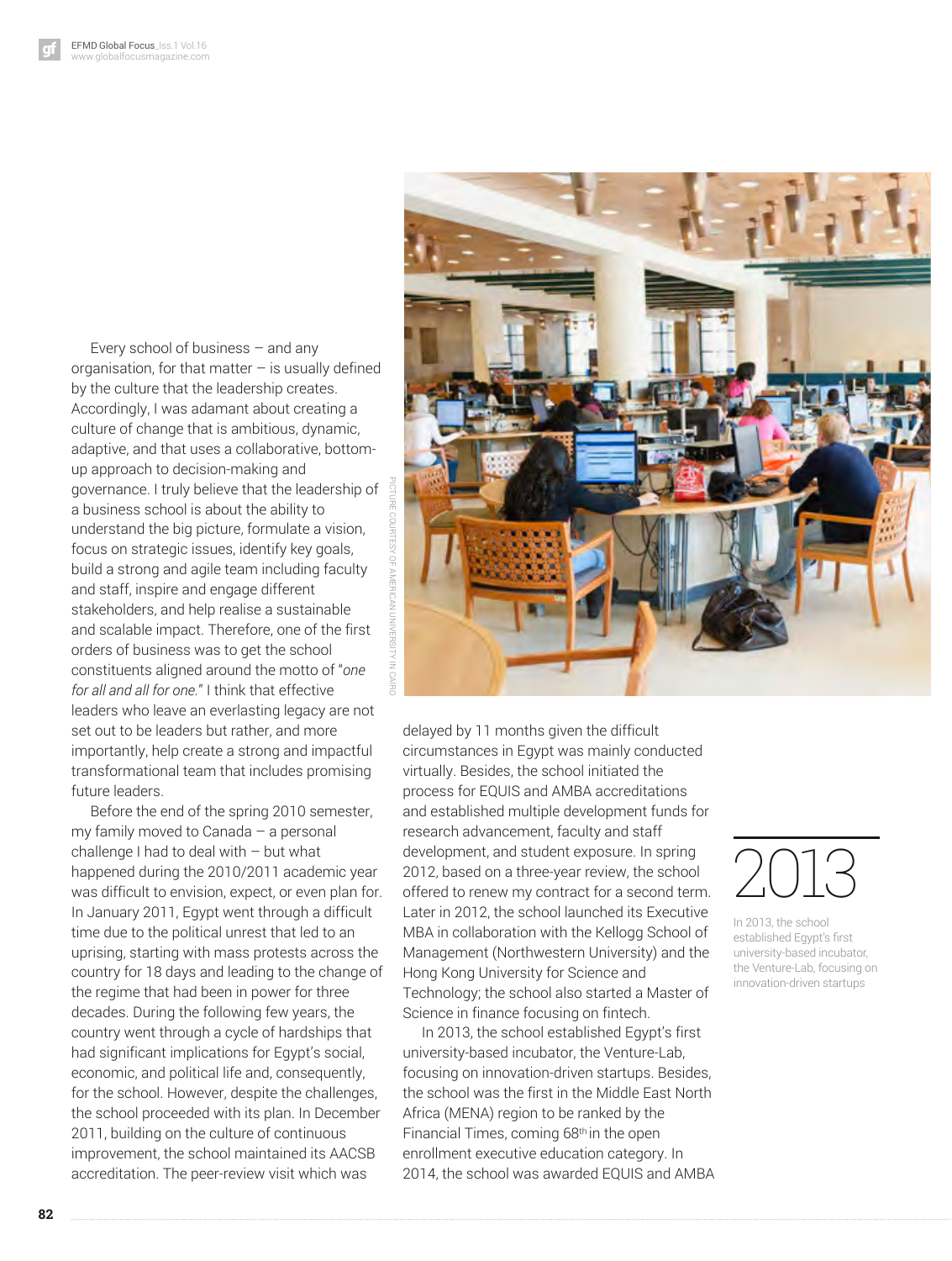



accreditations becoming the 71<sup>st</sup> school, and one of the top 1% of business schools in the world known as triple-crown. During the period from 2009 to 2014, the percentage of the school's international faculty was 38. Furthermore, fundraising efforts resulted in two endowed professorships in banking and private equity with a total value of \$3.4 million and over \$12 million in scholarships, sponsorships, donations, external funds, and grants.

During the fall of 2013, with all the twists and turns at the country level, I felt it was time for some changes at the personal level. I have always believed that as much as one's career path and professional accomplishments are of paramount importance, family is equally invaluable and should come first. Therefore, I decided to step down as dean at the end of the 2013/2014 academic year. The plan was to join my family during my sabbatical and work on revitalising my research. It was the proper closing of a successful chapter of my career where the control of the challenges faced – the pICT and some of the top 1% of business schools in the world known as triple-crown. During the period from 2009 to 2014, the percentage of the school's international faculty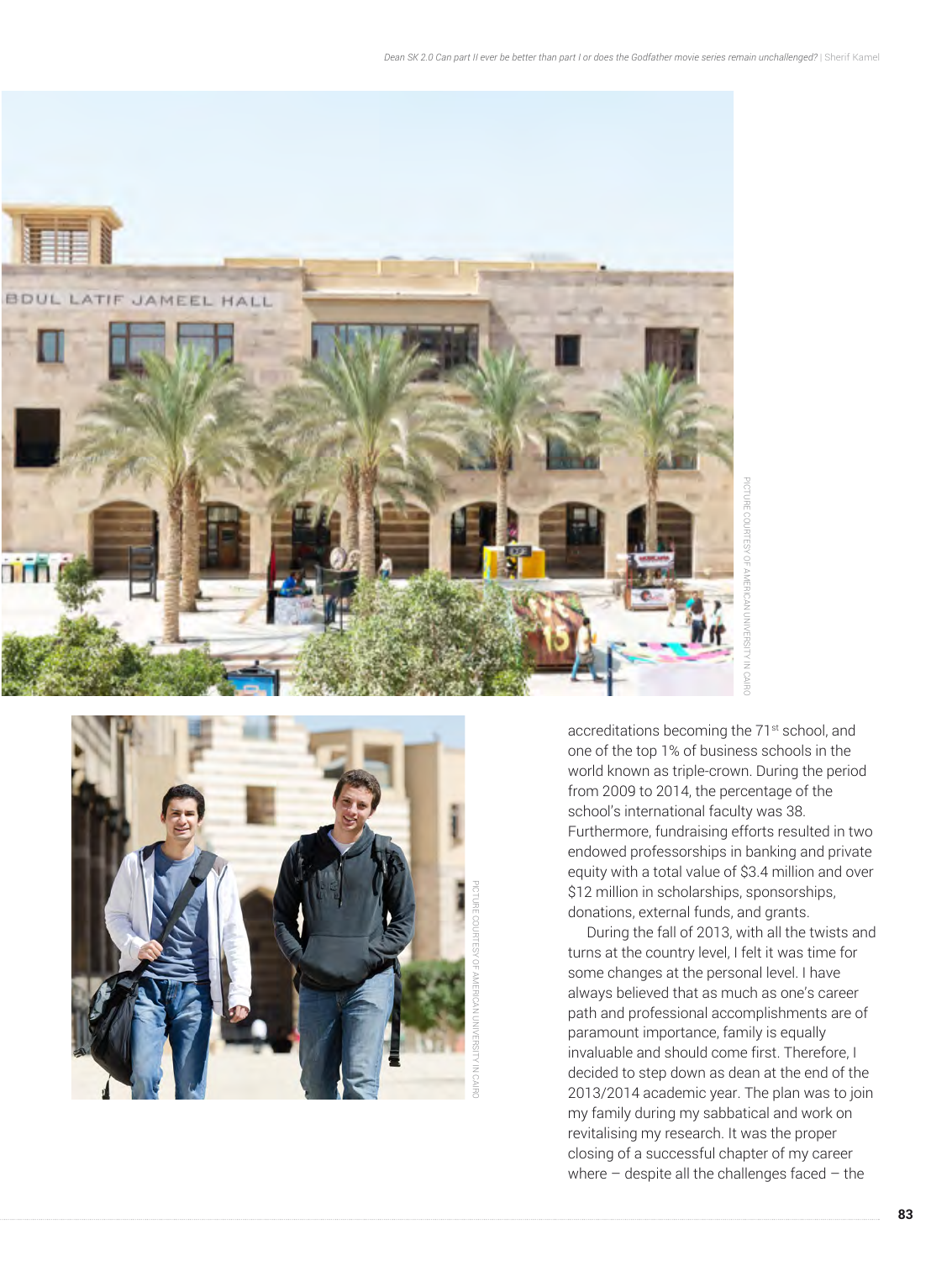school with the university leadership's unwavering support managed to navigate these difficult times, and its plans and strategic objectives were successfully realised and accomplished in a timely manner.

In January 2017, almost three years later, I received a call from the provost of AUC, inviting me to apply again for the position of the dean of the school of business. It came to me as a complete surprise. We talked for about half an hour, and I respectfully declined; the reason I gave to the provost was, "*I have never seen part two of a movie that is better than part one except in the Godfather movie series, so thank you but no thank you.*" We both laughed, and we agreed to discuss it again in a couple of weeks, but in my mind, I was adamant that I would not apply for the job. The provost is not just a colleague; he is a close friend. We spoke a week later and again during the following month, and after a long call, I was still not entirely comfortable, but he convinced me to apply for the job and see what happened. Nothing was guaranteed anyway given the international nature of the recruitment process. Over the following few months, I went through the interview process, and during the spring 2017 semester, I was pleased to know that I was short-listed for the job.

During that time, the school had an interim dean. For the record, my reluctance had nothing to do with the position itself. Being a dean was the one job I liked most throughout my career. The hesitation was mainly because of what made more sense to me to be doing at this stage in my career, including deaning at a different school. In May 2017, the provost informed me that I was the top candidate based on the search committee's recommendation and offered me the job as of July 2017. I was honoured and pleased, but I still asked for some time to think about it. He was accommodating and asked the interim dean to continue until a final decision was made, which I truly appreciated. I had a couple of follow-up

**84**



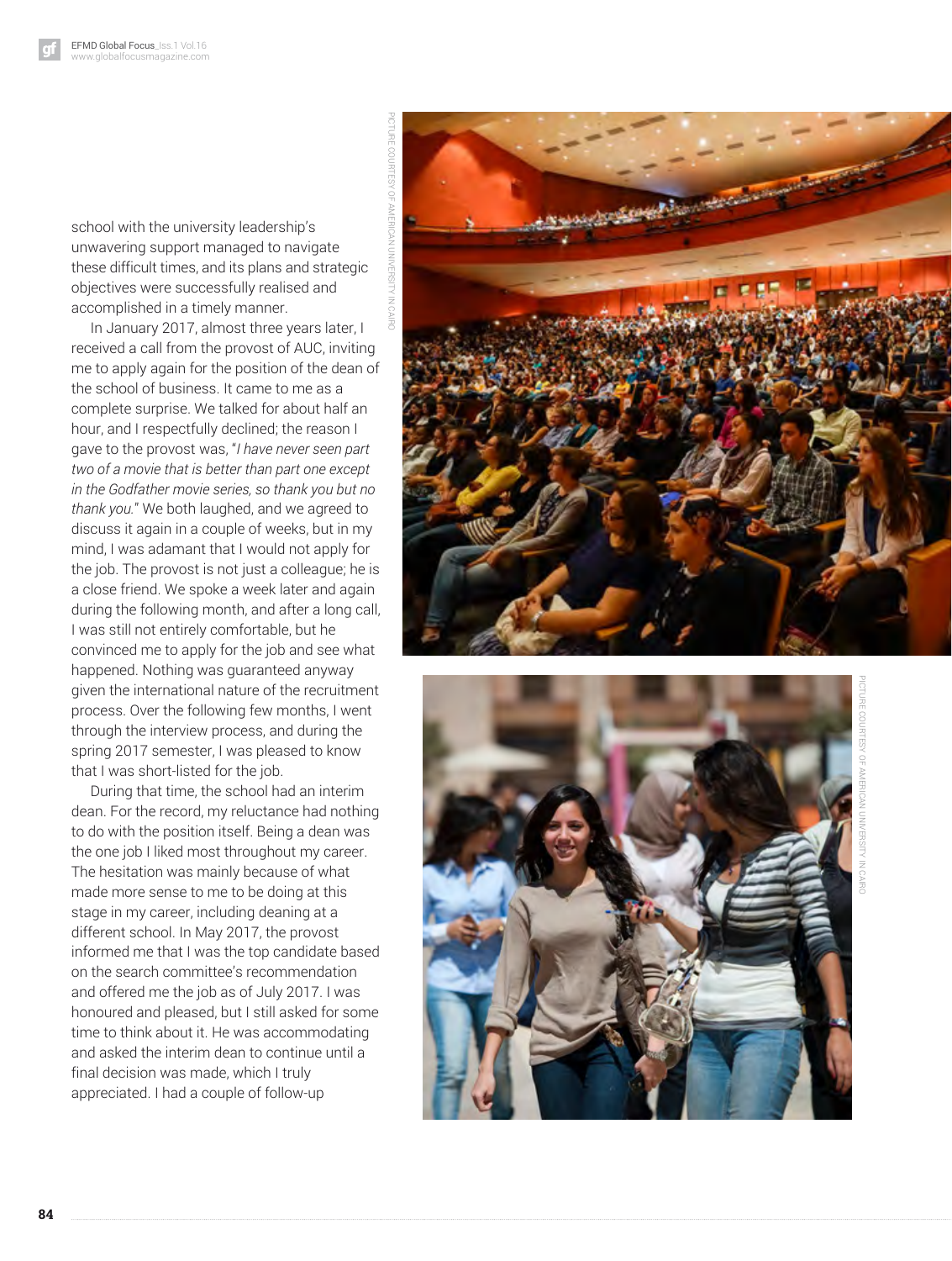



### $a_{ij}$

*I have always believed that a successful business school dean operates more like the CEO of an intellectual enterprise*

conversations with the provost until he called me on Christmas Eve 2017, at 12:15am Montreal time, 7:15am local time in Cairo the following day. We spoke for over an hour, and I accepted the job. I must admit, I still had mixed feelings, yet deep inside, I was thrilled with the idea of being back as the dean of Egypt's leading business school and one of the top business schools in the Middle East and Africa. Before we hung up, I told him, "*My signature has always been SK, from now on, I guess it will probably be SK 2.0*", and the rest is history.

 It was a strange feeling to go back as dean after over 42 months. During that period, on the personal side, I had enjoyed spending quality time with my family, lost 17 pounds, enjoyed walking around 10-12 km per day, and wrote a book on *Leading Change in Challenging Times: Lessons of Disruption and Innovation* that I hope

to publish soon. On the professional side, my sabbatical period was repeatedly interrupted. I served as the university vice president for innovation management in 2016, followed by a year as a special advisor to the university president for strategy, although the latter was done mostly remotely. The minute I accepted the job, many questions went through my mind, including: How will the school community react? What will it be like? Will it be more challenging? The reception I had from faculty, staff, and alumni meant one thing: it was great to be back home. On my first day in the office, the minute I sat at my desk, I decided that the last thing I should do is to have the attitude of "*I have been-there-done-that*".

I have always believed that a successful business school dean operates more like the CEO of an intellectual enterprise. Therefore, those who served outside academia before becoming deans usually have a comparative advantage. Arguably, the responsibilities and expectations differ from one school to another, but the triangle of leadership skills, business acumen, and intellectual and scholarly contributions are invaluable to realising success. Deaning is an exciting, challenging, demanding, and exhausting job. My experience so far attests that these elements, coupled with the expectations from the university leadership and the school community, are multiplied and magnified when a dean is going back for a second spell at the same school. As one of my colleagues told me right after I agreed to return, "*The only person you will try to better is yourself given the accomplishments of the school during your first spell.*" So far, almost four years down the road, he is right.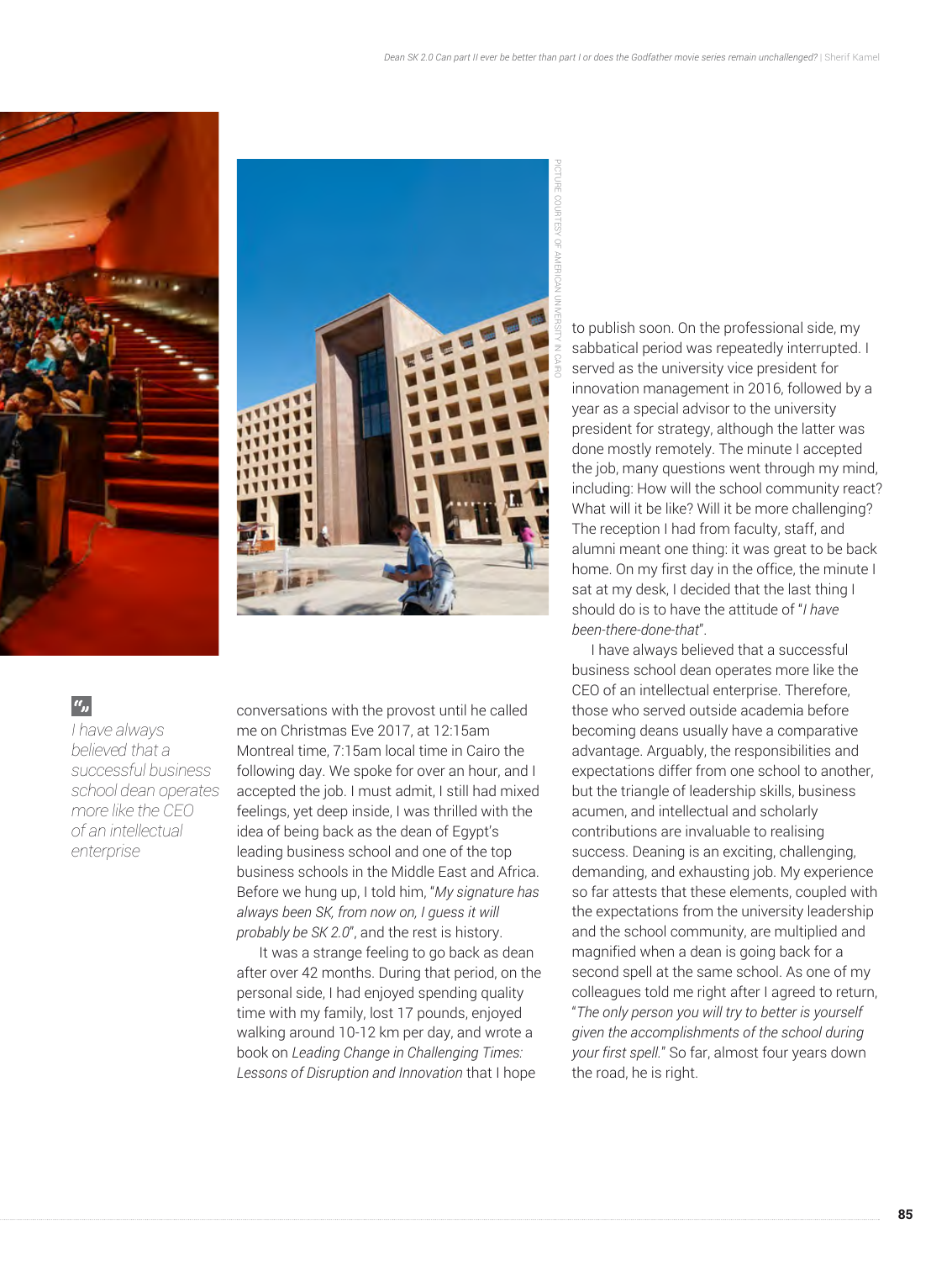When I started my second spell as dean in January 2018, many things differed from when I had left. There was a sharp decline (55%) in graduate programmes enrolment coupled with a university-wide hiring freeze. Besides, there was a new president, a new provost, and in general, the dynamics on campus were different, and all schools enjoyed a lower degree of decentralisation in decision making than before. Also, Egypt had gone through an economic reform programme including floating its currency, resulting in a 100% devaluation of the Egyptian pound, which meant that the tuition for all degree and non-degree programmes became more expensive. Furthermore, it became more challenging to solicit donor support for scholarships, and the revenues from the executive education programmes, collected in Egyptian pounds yet reported in US dollars, plunged.

At the higher education market level, competition in Egypt and MENA had risen, as several universities had been established in the intervening years. Besides, the impact of social media including Facebook, LinkedIn, YouTube, Twitter, and Instagram grew to become powerful communication platforms to expand awareness of the school locally and globally. In many ways, the conditions at the school, the university, in higher education and in Egypt at large were utterly different. On a different note, the number of international students coming to AUC had increased – compared to 2014 when there was a travel advisory – leading to the resumption of international students coming to Egypt, which was invaluable for campus diversity. Therefore, becoming part of the CEMS (Global Alliance in Management Education) network in 2017 and offering its master's in international management was a step in the right direction at the right time.



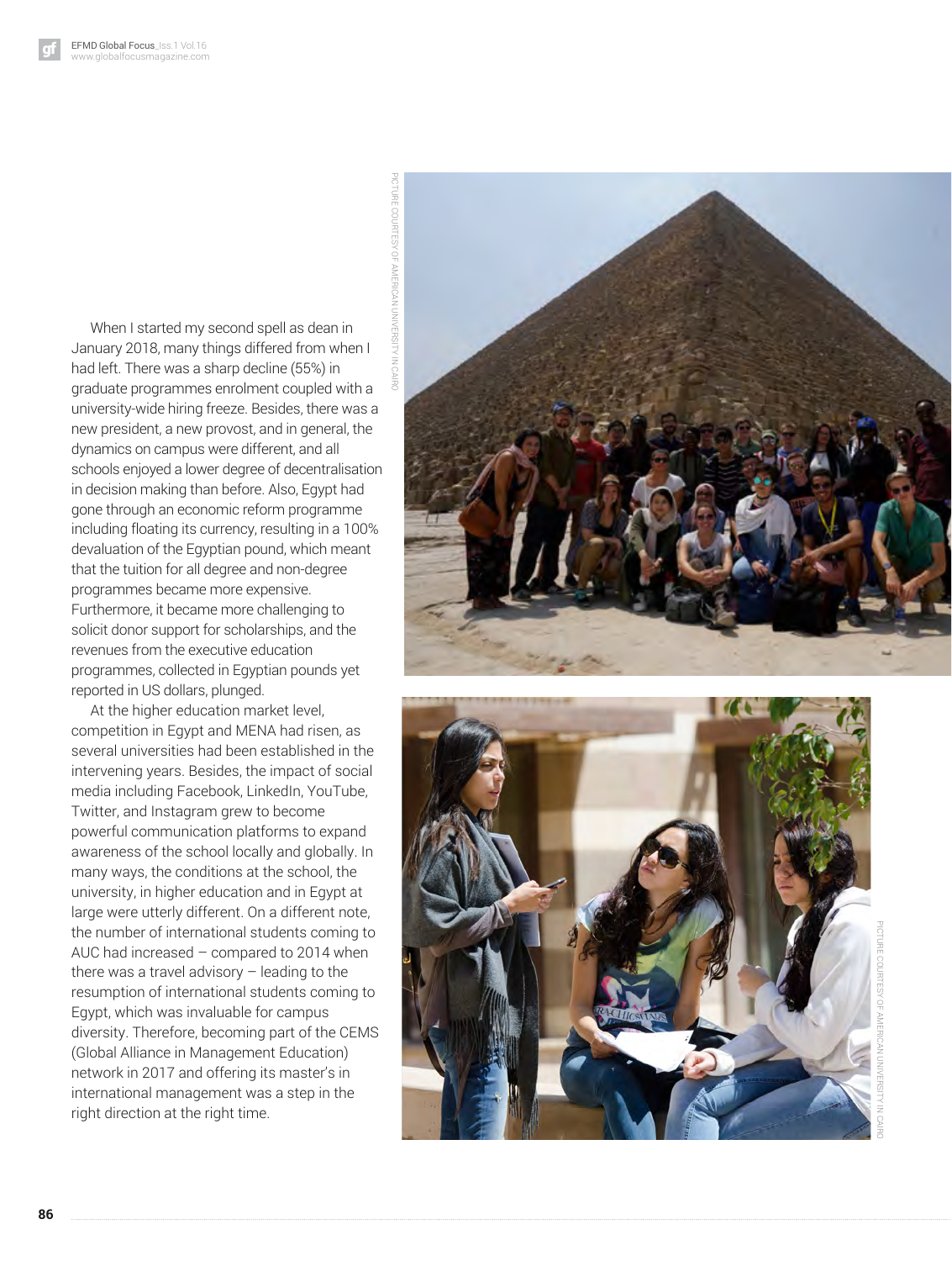

100%

Egypt had gone through an economic reform programme including floating its currency, resulting in a 100% devaluation of the Egyptian pound



The expectations of the dean were completely different from the period 2009/2014. Besides, it was imperative to adapt to Egypt's changing economic, business, and higher education conditions. More importantly, there was a need for a new ambitious project to rally the entire school community around it, one that could help build momentum and become an anchor and a catalyst for the school's progress. From the outset, I asked my colleagues to think *beyond accreditation*, which was the overarching theme a decade ago. Therefore, three major projects were identified: revamping our undergraduate business degrees; introducing a cooperative education (co-op) programme, and to boost the research endeavour in terms of contribution to the literature and impact on policy as well as in the volume of external research grants solicited.

Today, the school is offering three newly designed bachelor's degrees in finance, marketing, and business and entrepreneurship. With its invaluable contribution to the students' learning curve, the introduction of the co-op programme is the first in MENA where students will be engaged on a full-time basis with external entities for six to nine months, working on projects relevant to their fields of study. The

research endeavour is seeing a surge in the volume of external research grants that were hovering around \$500K and is now exceeding \$3 million annually. Besides, in 2020, the school launched the Abdul Latif Jameel Poverty Action Lab MENA Research Center (J-PAL MENA) in collaboration with the J-PAL at the Massachusetts Institute of Technology, with a focus on alleviating poverty and improving lives through evidence-informed policymaking. Furthermore, the school helped launch a MENA family business consortium in collaboration with several business schools from Morocco, Lebanon, and the United Arab Emirates to develop research on family businesses' issues and challenges. Finally, to boost the school's visibility and showcase its multi-faceted impact, the school completed the Business School Impact System (BSIS) in 2020.

Incoming deans always inherit multiple legacies coupled with the natural reluctance of most faculty and staff towards change. However, I can now confirm that when a dean joins a school for a second spell, he/she is more familiar with the issues at hand, and thus more capable of handling them better. In terms of focus and priorities, besides the usual drill that comes with the job, deans of business schools should always keep an eye on adapting to the transformations taking place in the global space of business and management education. On this note, during my second spell, the focus on fundraising was magnified, although the conditions are not any easier. However, given the changes in the market dynamics, I identified the naming of the school through a significant endowment as one of the key initiatives moving forward.

When it rains, it pours. Before finishing the second year of my 2.0 journey, the world was hit with the COVID-19 pandemic causing a global shock that led to a slowdown in economies, affected financial markets, and disrupted supply chains with massive implications for higher education, Egypt, and the school. The disruption pushed business schools, ours included, to explore the possibilities of how to stay resilient,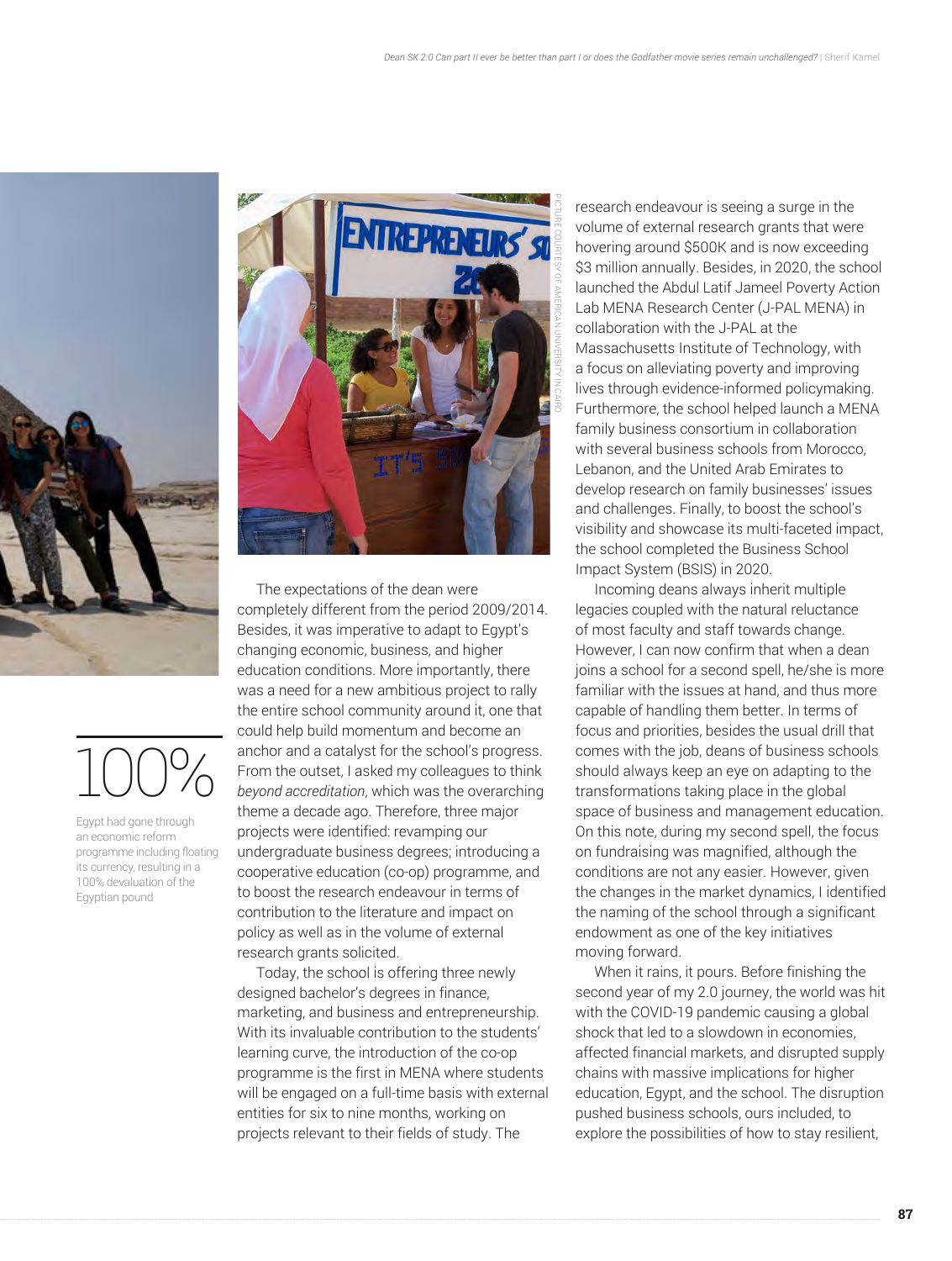## $a_{jj}$

*This is indeed a challenging time. It seems that everything is becoming increasingly fast paced and unpredictable, including how to lead an organisation such as a business school*

operate efficiently, adapt the curriculum to market changes including sustainability, governance, climate change, community engagement, and collaboration to be able to remain relevant. Furthermore, it is becoming more apparent that business and management education will require far more experiential learning than is currently offered, and business schools will have no choice but to capitalise on digital transformation and embed more blended learning elements into the delivery approach.

 This is indeed a challenging time. It seems that everything is becoming increasingly fast paced and unpredictable, including how to lead an organisation such as a business school. So where to go from here? What would work better? What should be the new business model? What is the future of learning? What will be the impact of digitisation? What will the new norm in higher education look like? All this leads to one reality: there is a growing need for a different style of deanship that is more visionary, effective, pragmatic, tech-savvy, engaging, transparent, and able to lead in crisis times. In the age of continuous disruption, there is a dire need for deans who are humble and genuinely willing to reach out to their constituencies for guidance to effectively navigate the multiple and unprecedented uncertainties. In today's interconnected global environment, whether these disruptions are local or global, they all have interrelated repercussions. The pandemic has endorsed the idea that it is indeed a flat world and things can become rapidly disrupted and dysfunctional.



I must admit that I never imagined that I would be leading the school through one of the most challenging times in its history. However, I am privileged to be part of an exceptional team that has responded with inspiration, creativity, compassion, and a unique sense of commitment, collaboration, and mutual commonality. Nonetheless, almost four years into the job, I can confirm my initial opinion back in 2017, that part two of any endeavour is always more challenging than part one if it involves a return to the same place and doing the same job. Such a return could become more complicated due to the environment, and more often, the challenges relate to elements beyond one's control. It is true that there is always room to improve, innovate, and excel but deep inside one's mind is usually the drive to better the accomplishments of the first spell regardless of the challenges.

# 2017

I can confrm my initial opinion back in 2017, that part two of any endeavour is always more challenging than part one if it involves a return to the same place and doing the same job